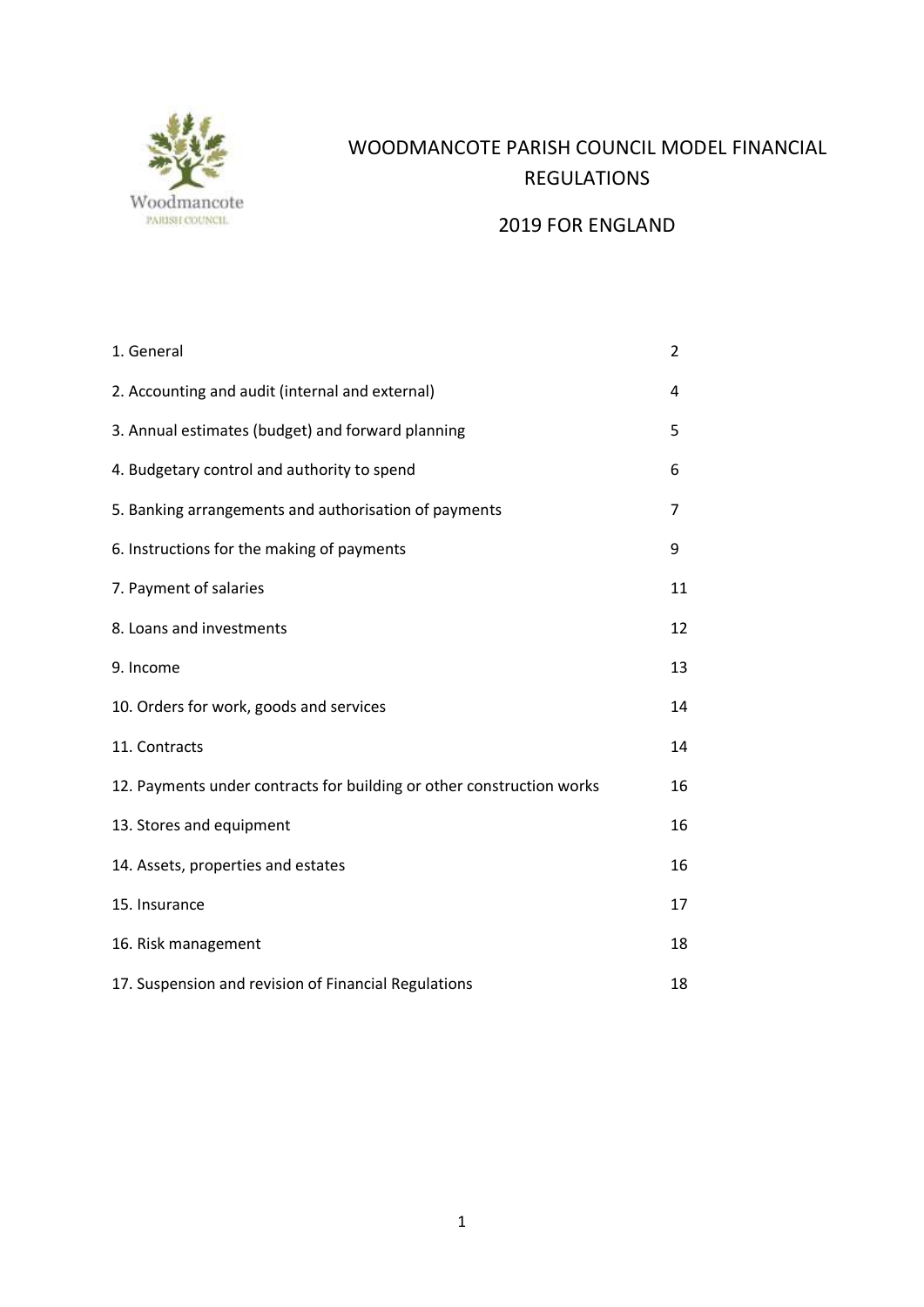These Financial Regulations were reviewed and adopted by the council at its meeting held on the 12 April 2022.

## **1. General**

1.1. These financial regulations govern the conduct of financial management by the council and may only be amended or varied by resolution of the council. Financial regulations are one of the council's three governing policy documents providing procedural guidance for members and officers. Financial regulations must be observed in conjunction with the council's standing orders<sup>1</sup> and any individual financial regulations relating to contracts.

1.2. The council is responsible in law for ensuring that its financial management is adequate and effective and that the council has a sound system of internal control which facilitates the effective exercise of the council's functions, including arrangements for the management of risk.

1.3. The council's accounting control systems must include measures:

- for the timely production of accounts;
- that provide for the safe and efficient safeguarding of public money;
- to prevent and detect inaccuracy and fraud; and
- identifying the duties of officers.

1.4. These financial regulations demonstrate how the council meets these responsibilities and requirements.

1.5. At least once a year, prior to approving the Annual Governance Statement, the council must review the effectiveness of its system of internal control which shall be in accordance with proper practices.

1.6. Deliberate or wilful breach of these Regulations by an employee may give rise to disciplinary proceedings.

1.7. Members of council are expected to follow the instructions within these Regulations and not to entice employees to breach them. Failure to follow instructions within these Regulations brings the office of councillor into disrepute.

1.8. The Responsible Financial Officer (RFO) holds a statutory office to be appointed by the council. The Clerk has been appointed as RFO for this council and these regulations will apply accordingly.

1.9. The RFO;

- acts under the policy direction of the council;
- administers the council's financial affairs in accordance with all Acts, Regulations and proper practices;
- determines on behalf of the council its accounting records and accounting control systems;
- ensures the accounting control systems are observed;

<sup>1</sup> Model Standing Orders for Councils (2018 Edition) is available from NALC (©NALC 2018)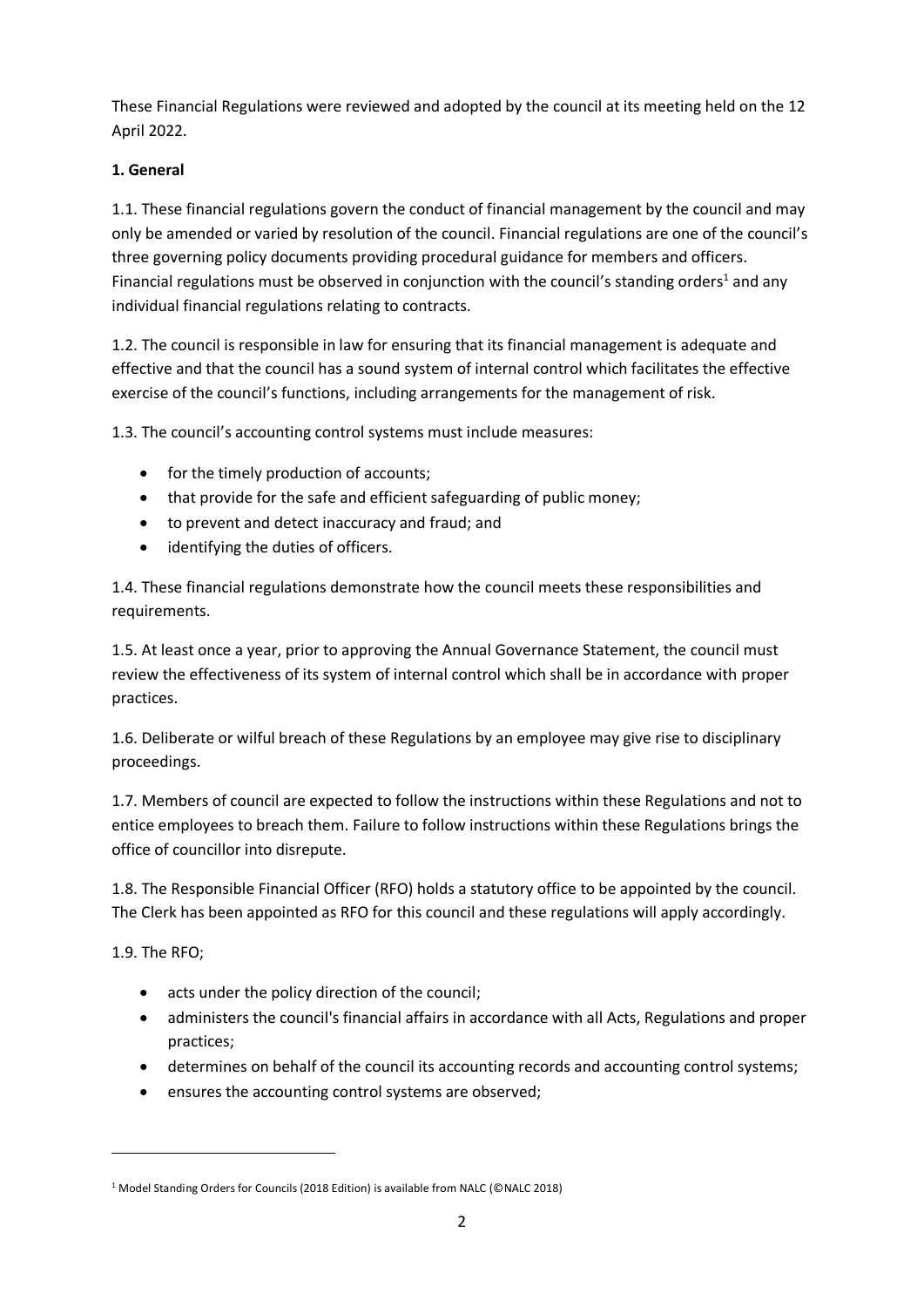- maintains the accounting records of the council up to date in accordance with proper practices;
- assists the council to secure economy, efficiency and effectiveness in the use of its resources; and
- produces financial management information as required by the council.

1.10. The accounting records determined by the RFO shall be sufficient to show and explain the council's transactions and to enable the RFO to ensure that any income and expenditure account and statement of balances, or record of receipts and payments and additional information, as the case may be, or management information prepared for the council from time to time comply with the Accounts and Audit Regulations.

1.11. The accounting records determined by the RFO shall in particular contain:

- entries from day to day of all sums of money received and expended by the council and the matters to which the income and expenditure or receipts and payments account relate;
- a record of the assets and liabilities of the council; and
- wherever relevant, a record of the council's income and expenditure in relation to claims made, or to be made, for any contribution, grant or subsidy.

1.12. The accounting control systems determined by the RFO shall include:

- procedures to ensure that the financial transactions of the council are recorded as soon as reasonably practicable and as accurately and reasonably as possible;
- procedures to enable the prevention and detection of inaccuracies and fraud and the ability to reconstruct any lost records;
- identification of the duties of officers dealing with financial transactions and division of responsibilities of those officers in relation to significant transactions;
- procedures to ensure that uncollectable amounts, including any bad debts are not submitted to the council for approval to be written off except with the approval of the RFO and that the approvals are shown in the accounting records; and
- measures to ensure that risk is properly managed.

1.13. The council is not empowered by these Regulations or otherwise to delegate certain specified decisions. In particular any decision regarding:

- setting the final budget or the precept (council tax requirement);
- approving accounting statements;
- approving an annual governance statement;
- borrowing;
- writing off bad debts;
- declaring eligibility for the General Power of Competence; and
- addressing recommendations in any report from the internal or external auditors, shall be a matter for the full council only.

1.14. In addition, the council must:

• determine and keep under regular review the bank mandate for all council bank accounts;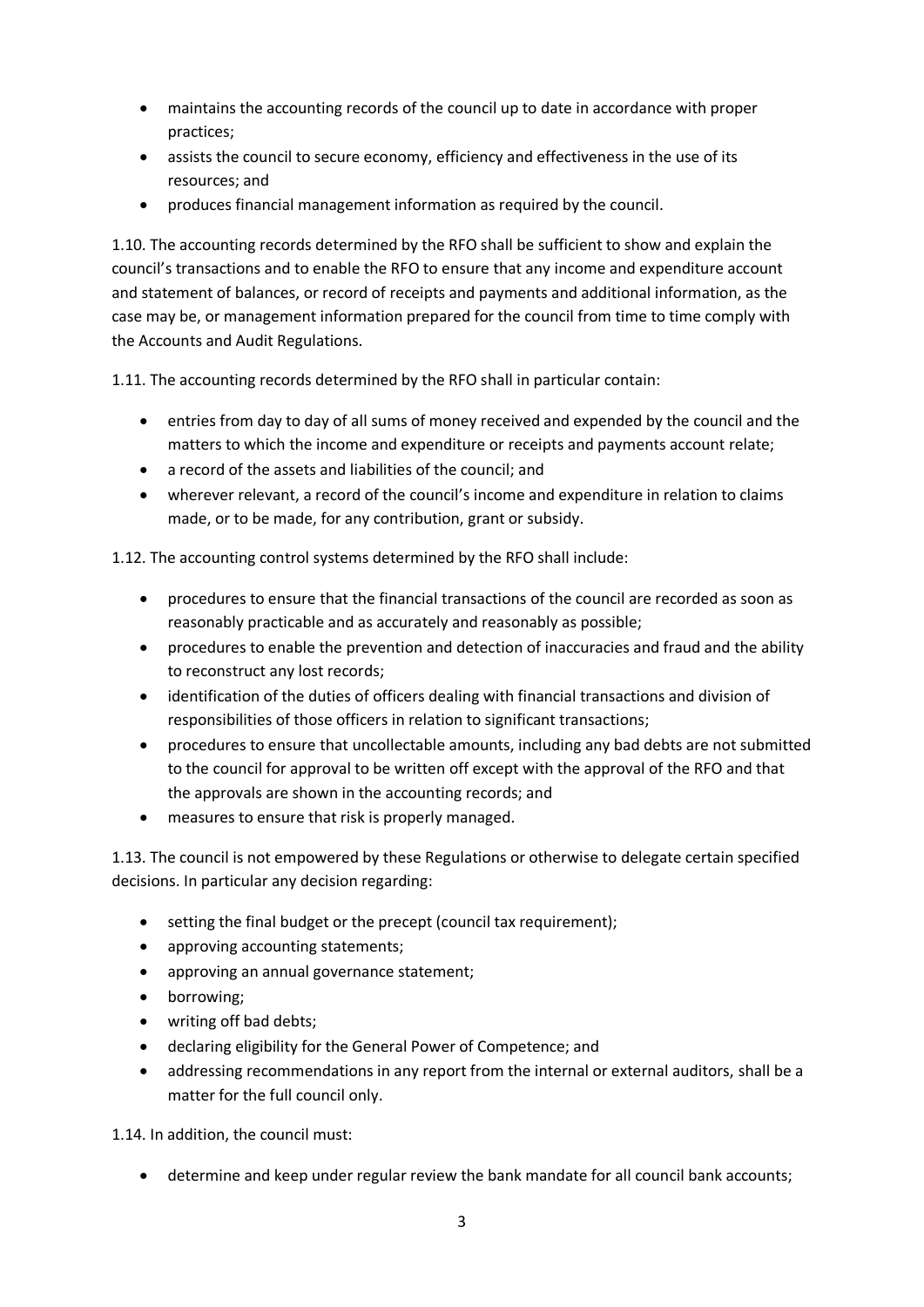- approve any grant or a single commitment in excess of £5,000; and
- in respect of the annual salary for any employee have regard to recommendations about annual salaries of employees made by the relevant committee in accordance with its terms of reference.

1.15. In these financial regulations, references to the Accounts and Audit Regulations or 'the regulations' shall mean the regulations issued under the provisions of section 27 of the Audit Commission Act 1998, or any superseding legislation, and then in force unless otherwise specified.

In these financial regulations the term 'proper practice' or 'proper practices' shall refer to guidance issued in *Governance and Accountability for Local Councils - a Practitioners' Guide (England)* issued by the Joint Practitioners Advisory Group (JPAG), available from the websites of NALC and the Society for Local Council Clerks (SLCC).

## **2. Accounting and audit (internal and external)**

2.1. All accounting procedures and financial records of the council shall be determined by the RFO in accordance with the Accounts and Audit Regulations, appropriate guidance and proper practices.

2.2. On a regular basis, at least once in each quarter, and at each financial year end, a member other than the Chairman or a cheque signatory shall be appointed to verify bank reconciliations (for all accounts) produced by the RFO. The member shall sign the reconciliations and the original bank statements (or similar document) as evidence of verification. This activity shall on conclusion be reported, including any exceptions, to and noted by the council.

2.3. The RFO shall complete the annual statement of accounts, annual report, and any related documents of the council contained in the Annual Return (as specified in proper practices) as soon as practicable after the end of the financial year and having certified the accounts shall submit them and report thereon to the council within the timescales set by the Accounts and Audit Regulations.

2.4. The council shall ensure that there is an adequate and effective system of internal audit of its accounting records, and of its system of internal control in accordance with proper practices. Any officer or member of the council shall make available such documents and records as appear to the council to be necessary for the purpose of the audit and shall, as directed by the council, supply the RFO, internal auditor, or external auditor with such information and explanation as the council considers necessary for that purpose.

2.5. The internal auditor shall be appointed by and shall carry out the work in relation to internal controls required by the council in accordance with proper practices.

2.6. The internal auditor shall:

- be competent and independent of the financial operations of the council;
- report to council in writing, or in person, on a regular basis with a minimum of one annual written report during each financial year;
- to demonstrate competence, objectivity and independence, be free from any actual or perceived conflicts of interest, including those arising from family relationships; and
- has no involvement in the financial decision making, management or control of the council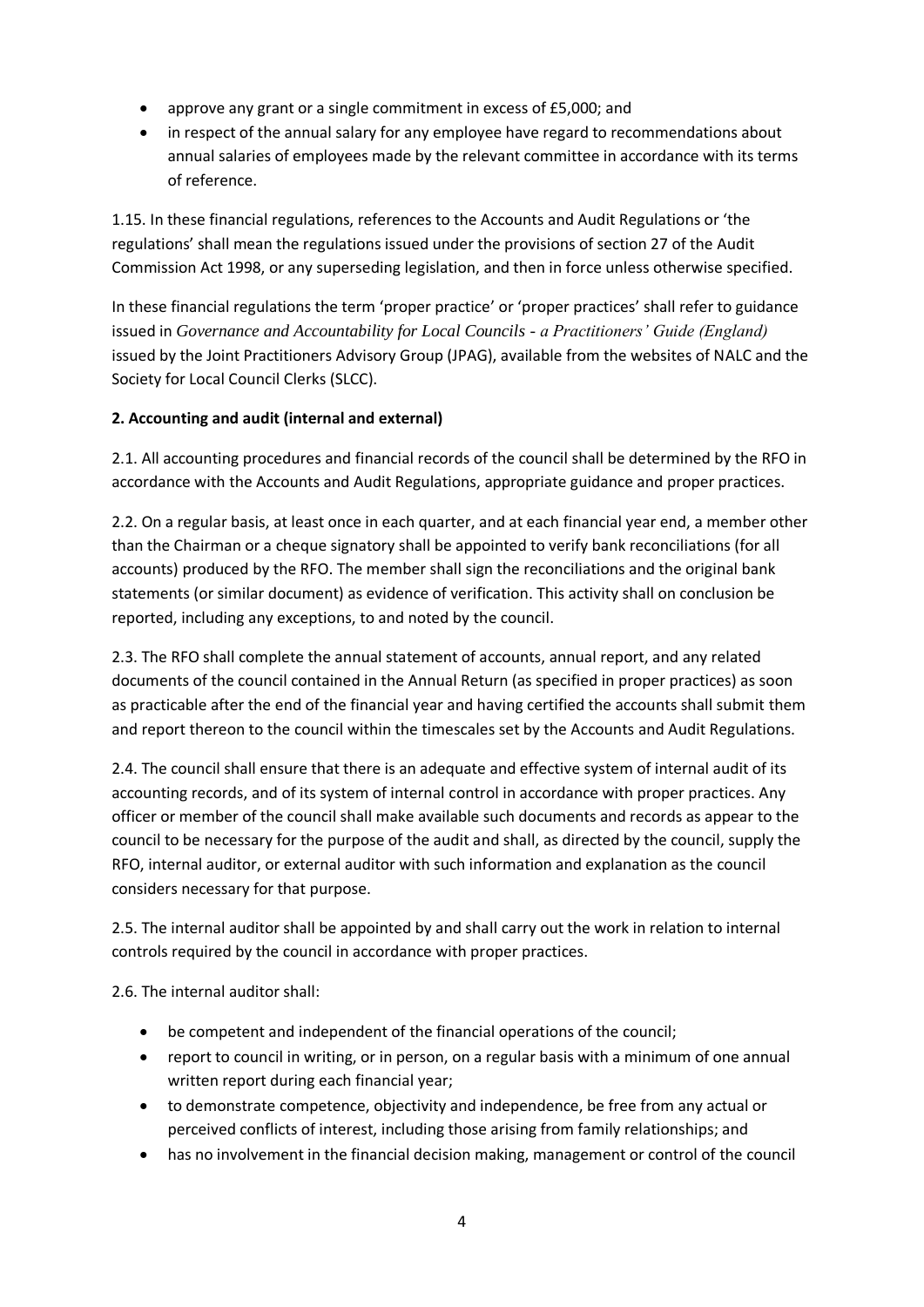2.7. Internal or external auditors may not under any circumstances:

- perform any operational duties for the council;
- initiate or approve accounting transactions; or
- direct the activities of any council employee, except to the extent that such employees have been appropriately assigned to assist the internal auditor.

2.8. For the avoidance of doubt, in relation to internal audit the terms 'independent' and 'independence' shall have the same meaning as is described in proper practices.

2.9. The RFO shall make arrangements for the exercise of electors' rights in relation to the accounts including the opportunity to inspect the accounts, books, and vouchers and display or publish any notices and statements of account required by Audit Commission Act 1998, or any superseding legislation, and the Accounts and Audit Regulations.

2.10. The RFO shall, without undue delay, bring to the attention of all councillors any correspondence or report from internal or external auditors.

#### **3. Annual estimates (budget) and forward planning**

3.1. Each committee (if any) shall review its three-year forecast of revenue and capital receipts and payments. Having regard to the forecast, it shall thereafter formulate and submit proposals for the following financial year to the council not later than the end of November each year including any proposals for revising the forecast.

3.2. The RFO must each year, by no later than November, prepare detailed estimates of all receipts and payments including the use of reserves and all sources of funding for the following financial year in the form of a budget to be considered by the council.

3.3. The council shall consider annual budget proposals in relation to the council's three year forecast of revenue and capital receipts and payments including recommendations for the use of reserves and sources of funding and update the forecast accordingly.

3.4. The council shall fix the precept (council tax requirement), and relevant basic amount of council tax to be levied for the ensuing financial year not later than by the end of January each year. The RFO shall issue the precept to the billing authority and shall supply each member with a copy of the approved annual budget.

3.5. The approved annual budget shall form the basis of financial control for the ensuing year.

#### **4. Budgetary control and authority to spend**

4.1. Expenditure on revenue items may be authorised up to the amounts included for that class of expenditure in the approved budget. This authority is to be determined by:

- the council for all items over £5,000:
- a duly delegated committee of the council for items over £500; or
- the Clerk, in conjunction with Chairman of Council or Chairman of the appropriate committee, for any items below £500.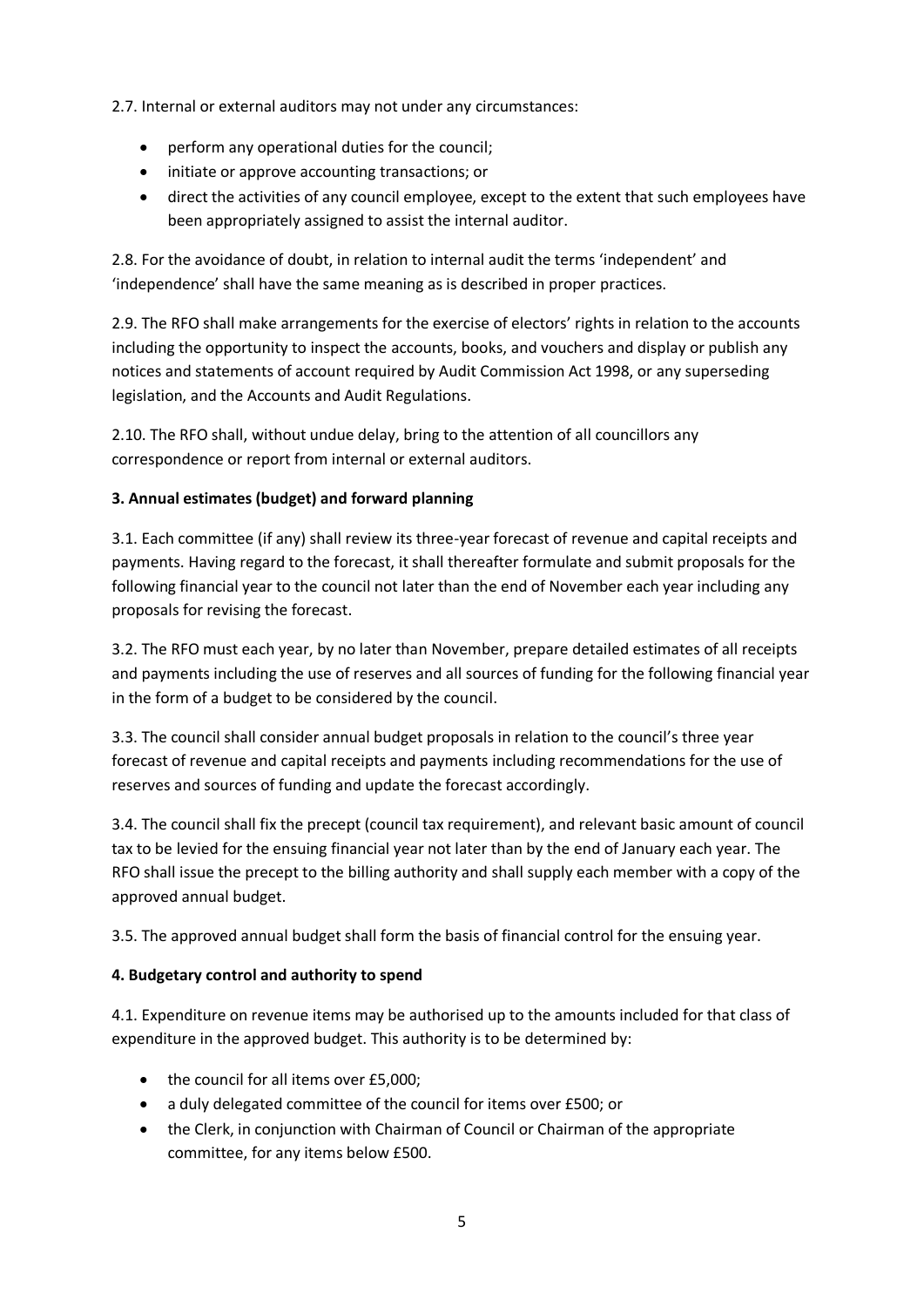Such authority is to be evidenced by a minute or by an authorisation slip duly signed by the Clerk, and where necessary also by the appropriate Chairman.

Contracts may not be disaggregated to avoid controls imposed by these regulations.

4.2. No expenditure may be authorised that will exceed the amount provided in the revenue budget for that class of expenditure other than by resolution of the council, or duly delegated committee. During the budget year and with the approval of council having considered fully the implications for public services, unspent and available amounts may be moved to other budget headings or to an earmarked reserve as appropriate ('virement').

4.3. Unspent provisions in the revenue or capital budgets for completed projects shall not be carried forward to a subsequent year.

4.4. The salary budgets are to be reviewed at least annually in October for the following financial year and such review shall be evidenced by a hard copy schedule signed by the Clerk and the Chairman of Council or relevant committee. The RFO will inform committees of any changes impacting on their budget requirement for the coming year in good time.

4.5. In cases of extreme risk to the delivery of council services, the clerk may authorise revenue expenditure on behalf of the council which in the clerk's judgement it is necessary to carry out. Such expenditure includes repair, replacement or other work, whether or not there is any budgetary provision for the expenditure, subject to a limit of £500. The Clerk shall report such action to the chairman as soon as possible and to the council as soon as practicable thereafter.

4.6. No expenditure shall be authorised in relation to any capital project and no contract entered into or tender accepted involving capital expenditure unless the council is satisfied that the necessary funds are available and the requisite borrowing approval has been obtained.

4.7. All capital works shall be administered in accordance with the council's standing orders and financial regulations relating to contracts.

4.8. The RFO shall regularly provide the council with a statement of receipts and payments to date under each head of the budgets, comparing actual expenditure to the appropriate date against that planned as shown in the budget. These statements are to be prepared at least at the end of each financial quarter and shall show explanations of material variances. For this purpose "material" shall be in excess of £100 or 15% of the budget.

4.9. Changes in earmarked reserves shall be approved by council as part of the budgetary control process.

#### **5. Banking arrangements and authorisation of payments**

5.1. The council's banking arrangements, including the bank mandate, shall be made by the RFO and approved by the council; banking arrangements may not be delegated to a committee. They shall be regularly reviewed for safety and efficiency.

5.2. The RFO shall prepare a schedule of payments requiring authorisation, forming part of the Agenda for the Meeting and, together with the relevant invoices, present the schedule to council. The council / committee shall review the schedule for compliance and, having satisfied itself shall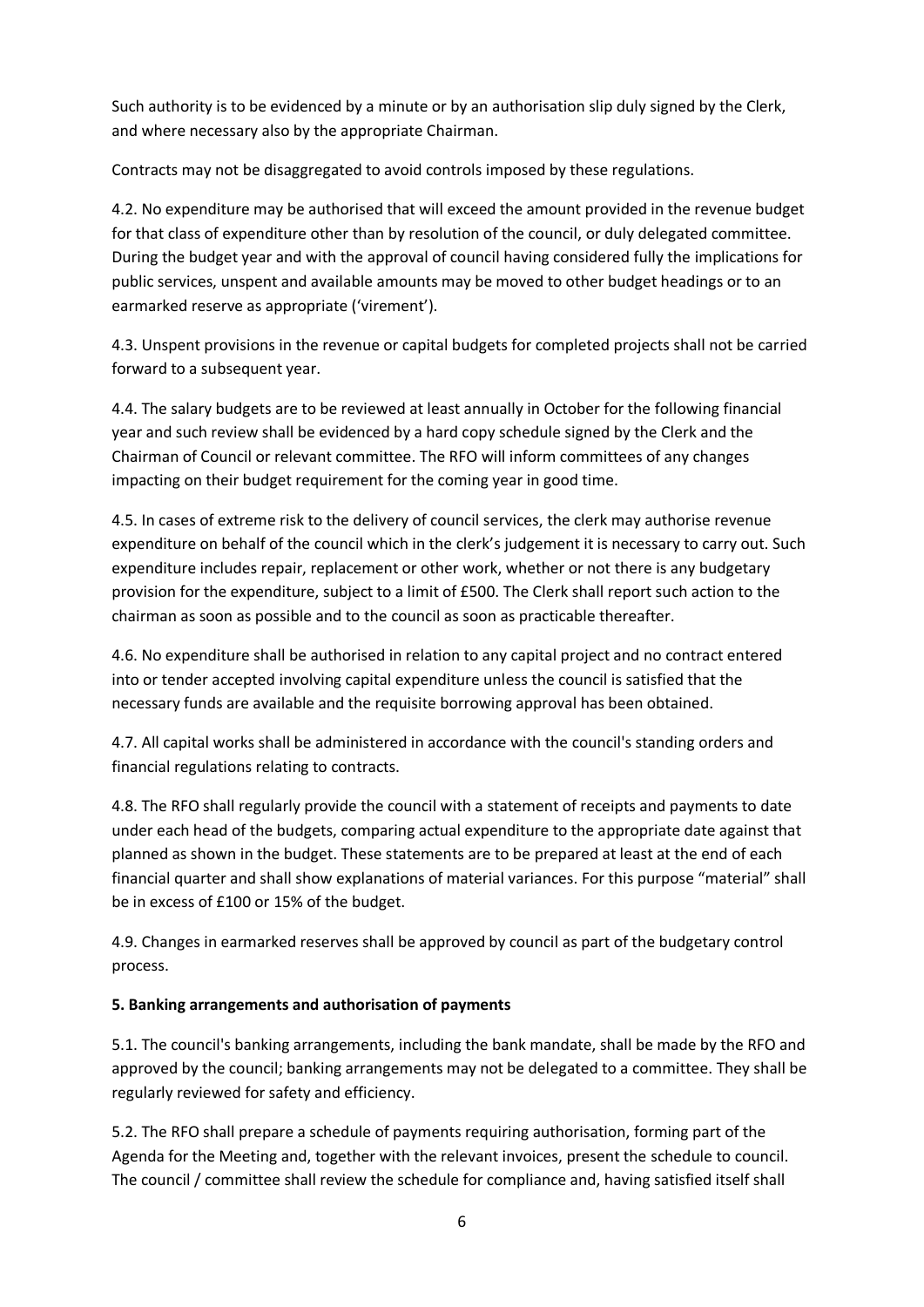authorise payment by a resolution of the council. The approved schedule shall be ruled off and initialled by the Chairman of the Meeting. A detailed list of all payments shall be disclosed within or as an attachment to the minutes of the meeting at which payment was authorised. Personal payments (including salaries, wages, expenses and any payment made in relation to the termination of a contract of employment) may be summarised to remove public access to any personal information.

5.3. All invoices for payment shall be examined, verified and certified by the RFO to confirm that the work, goods or services to which each invoice relates has been received, carried out, examined and represents expenditure previously approved by the council.

5.4. The RFO shall examine invoices for arithmetical accuracy and analyse them to the appropriate expenditure heading. The RFO shall take all steps to pay all invoices submitted, and which are in order, at the next available council meeting.

5.5. The Clerk and RFO shall have delegated authority to authorise the payment of items only in the following circumstances:

a) If a payment is necessary to avoid a charge to interest under the Late Payment of Commercial Debts (Interest) Act 1998, and the due date for payment is before the next scheduled Meeting of council, where the Clerk and RFO certify that there is no dispute or other reason to delay payment, provided that a list of such payments shall be submitted to the next appropriate meeting of council [or finance committee];

b) An expenditure item authorised under 5.6 below (continuing contracts and obligations) provided that a list of such payments shall be submitted to the next appropriate meeting of council; or

c) fund transfers within the councils banking arrangements up to the sum of £10,000, provided that a list of such payments shall be submitted to the next appropriate meeting of council.

5.6. For each financial year the Clerk and RFO shall draw up a list of due payments which arise on a regular basis as the result of a continuing contract, statutory duty, or obligation (such as but not exclusively) Salaries, PAYE and NI, Superannuation Fund and regular maintenance contracts and the like for which council may authorise payment for the year provided that the requirements of regulation 4.1 (Budgetary Controls) are adhered to, provided also that a list of such payments shall be submitted to the next appropriate meeting of council.

5.7. A record of regular payments made under 5.6 above shall be drawn up and be signed by two members on each and every occasion when payment is authorised - thus controlling the risk of duplicated payments being authorised and / or made.

5.8. In respect of grants a duly authorised committee shall approve expenditure within any limits set by council and in accordance with any policy statement approved by council. Any Revenue or Capital Grant in excess of £5,000 shall before payment, be subject to ratification by resolution of the council.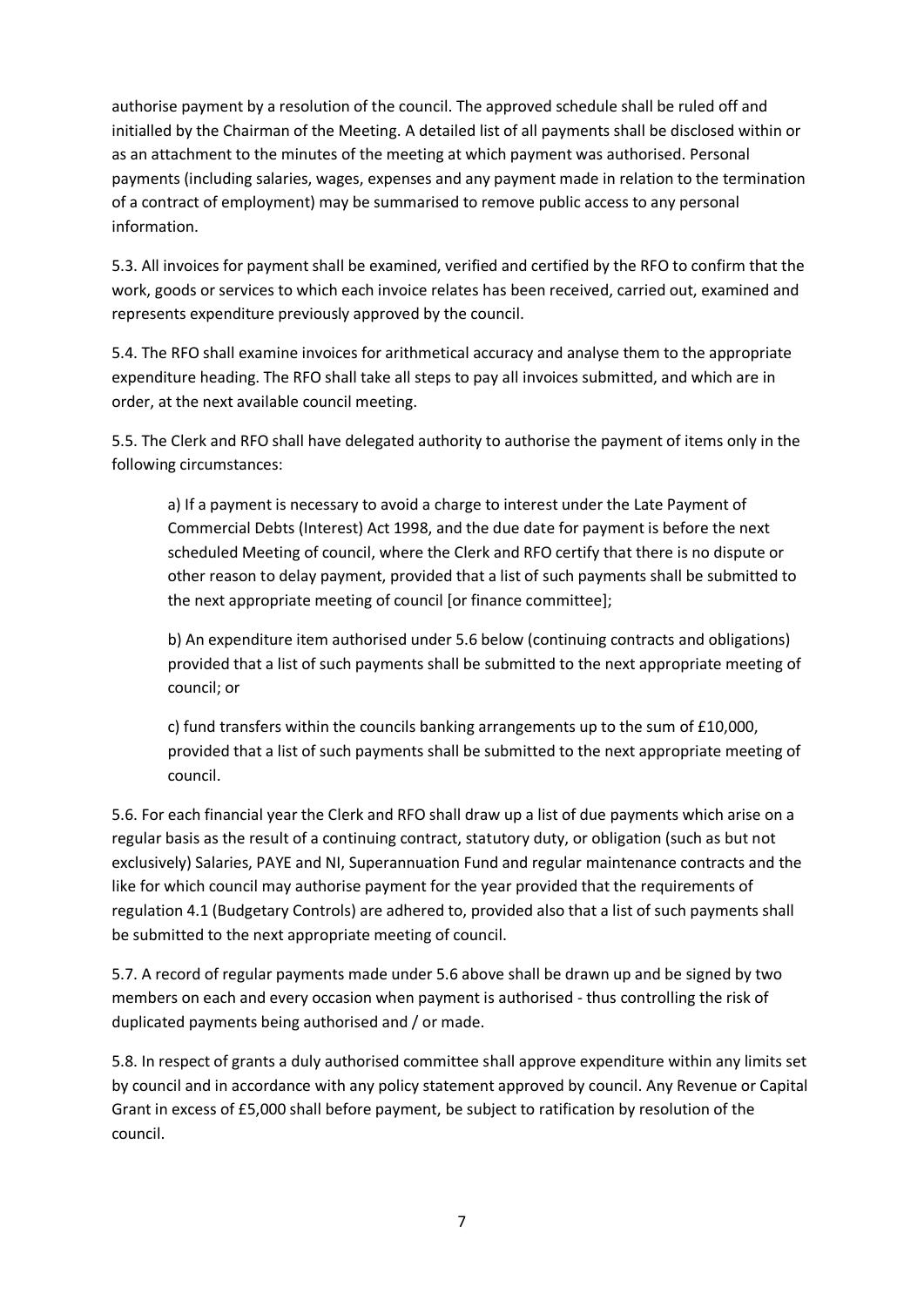5.9. Members are subject to the Code of Conduct that has been adopted by the council and shall comply with the Code and Standing Orders when a decision to authorise or instruct payment is made in respect of a matter in which they have a disclosable pecuniary or other interest, unless a dispensation has been granted.

5.10. The council will aim to rotate the duties of members in these Regulations so that onerous duties are shared out as evenly as possible over time.

5.11. Any changes in the recorded details of suppliers, such as bank account records, shall be approved in writing by a Member.

#### **6. Instructions for the making of payments**

6.1. The council will make safe and efficient arrangements for the making of its payments.

6.2. Following authorisation under Financial Regulation 5 above, the council, a duly delegated committee or, if so delegated, the Clerk or RFO shall give instruction that a payment shall be made.

6.3. All payments shall be affected by cheque or other instructions to the council's bankers, or otherwise, in accordance with a resolution of council [or duly delegated committee].

6.4. Cheques or orders for payment drawn on the bank account in accordance with the schedule as presented to council or committee shall be signed by two members of council in accordance with a resolution instructing that payment. A member who is a bank signatory, having a connection by virtue of family or business relationships with the beneficiary of a payment, should not, under normal circumstances, be a signatory to the payment in question.

6.5. To indicate agreement of the details shown on the cheque or order for payment with the counterfoil and the invoice or similar documentation, the signatories shall each also initial the cheque counterfoil.

6.6. Cheques or orders for payment shall not normally be presented for signature other than at a council or committee meeting (including immediately before or after such a meeting). Any signatures obtained away from such meetings shall be reported to the council at the next convenient meeting.

6.7. If thought appropriate by the council, payment for utility supplies (energy, telephone and water) and any National Non-Domestic Rates may be made by variable direct debit provided that the instructions are signed by two members and any payments are reported to council as made. The approval of the use of a variable direct debit shall be renewed by resolution of the council at least every two years.

6.8. If thought appropriate by the council, payment for certain items (principally salaries) may be made by banker's standing order provided that the instructions are signed, or otherwise evidenced by two members are retained and any payments are reported to council as made. The approval of the use of a banker's standing order shall be renewed by resolution of the council at least every two years.

6.9. If thought appropriate by the council, payment for certain items may be made by BACS or CHAPS methods provided that the instructions for each payment are signed, or otherwise evidenced,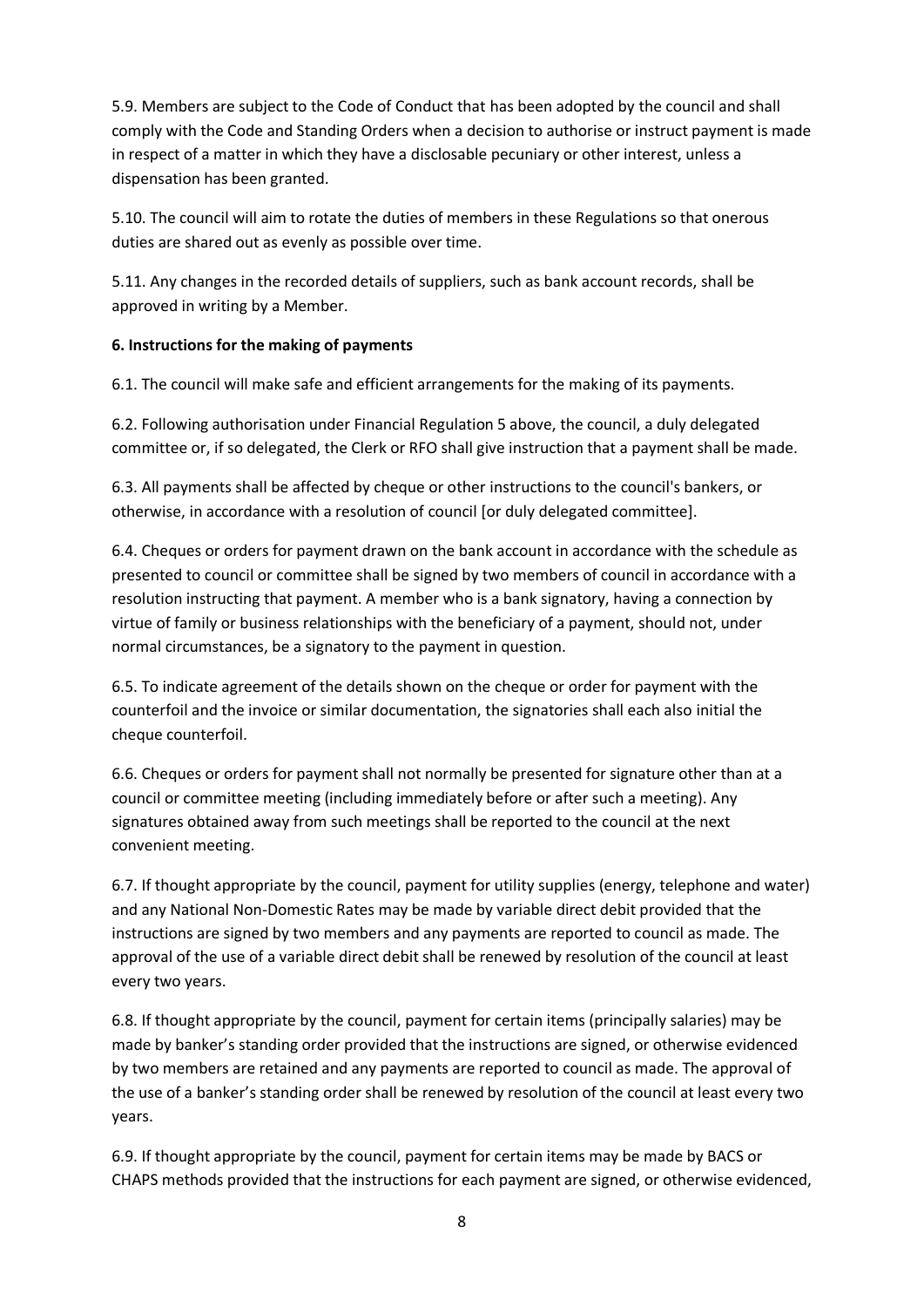by two authorised bank signatories, are retained and any payments are reported to council as made. The approval of the use of BACS or CHAPS shall be renewed by resolution of the council at least every two years.

6.10. If thought appropriate by the council payment for certain items may be made by internet banking transfer provided evidence is retained showing which members approved the payment.

6.11. Where a computer requires use of a personal identification number (PIN) or other password(s), for access to the council's records on that computer, a note shall be made of the PIN and Passwords and shall be handed to and retained by the Chairman of Council in a sealed dated envelope. This envelope may not be opened other than in the presence of two other councillors. After the envelope has been opened, in any circumstances, the PIN and / or passwords shall be changed as soon as practicable. The fact that the sealed envelope has been opened, in whatever circumstances, shall be reported to all members immediately and formally to the next available meeting of the council. This will not be required for a member's personal computer used only for remote authorisation of bank payments.

6.12. No employee or councillor shall disclose any PIN or password, relevant to the working of the council or its bank accounts, to any person not authorised in writing by the council or a duly delegated committee.

6.13. Regular back-up copies of the records on any computer shall be made and shall be stored securely away from the computer in question, and preferably off site.

6.14. The council, and any members using computers for the council's financial business, shall ensure that anti-virus, anti-spyware and firewall software with automatic updates, together with a high level of security, is used.

6.15. Where internet banking arrangements are made with any bank, the Clerk shall be appointed as the Service Administrator. The bank mandate approved by the council shall identify a number of councillors who will be authorised to approve transactions on those accounts. The bank mandate will state clearly the amounts of payments that can be instructed by the use of the Service Administrator alone, or by the Service Administrator with a stated number of approvals.

6.16. Access to any internet banking accounts will be directly to the access page (which may be saved under "favourites"), and not through a search engine or e-mail link. Remembered or saved passwords facilities must not be used on any computer used for council banking work. Breach of this Regulation will be treated as a very serious matter under these regulations.

6.17. Changes to account details for suppliers, which are used for internet banking may only be changed on written hard copy notification by the supplier and supported by hard copy authority for change signed by the Clerk. A programme of regular checks of standing data with suppliers will be followed.

6.18. Any Debit Card issued for use will be specifically restricted to the Clerk and will also be restricted to a single transaction maximum value of £500 unless authorised by council or finance committee in writing before any order is placed.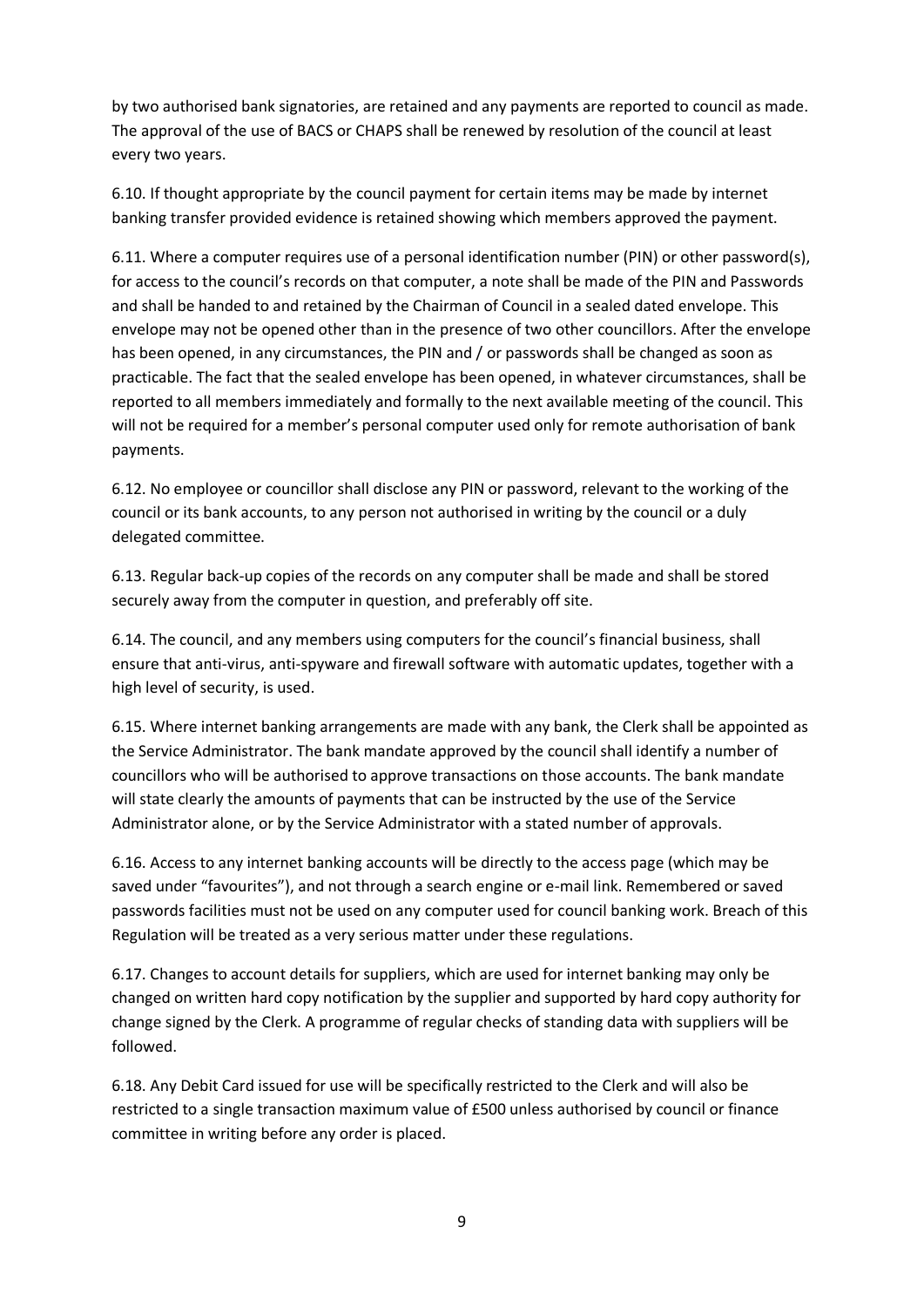6.19. A pre-paid debit card may be issued to employees with varying limits. These limits will be set by the council. Transactions and purchases made will be reported to the council and authority for topping-up shall be at the discretion of the council.

6.20. Any corporate credit card or trade card account opened by the council will be specifically restricted to use by the Clerk and shall be subject to automatic payment in full at each month-end.

6.21. The council will not maintain any form of cash float. All cash received must be banked intact. Any payments made in cash by the Clerk (for example for postage or minor stationery items) shall be refunded on a regular basis, at least quarterly.

## **7. Payment of salaries**

7.1. As an employer, the council shall make arrangements to meet fully the statutory requirements placed on all employers by PAYE and National Insurance legislation. The payment of all salaries shall be made in accordance with payroll records and the rules of PAYE and National Insurance currently operating, and salary rates shall be as agreed by council, or duly delegated committee.

7.2. Payment of salaries and payment of deductions from salary such as may be required to be made for tax, national insurance and pension contributions, or similar statutory or discretionary deductions must be made in accordance with the payroll records and on the appropriate dates stipulated in employment contracts, provided that each payment is reported to the next available council meeting, as set out in these regulations above.

7.3. No changes shall be made to any employee's pay, emoluments, or terms and conditions of employment without the prior consent of the council.

7.4. Each and every payment to employees of net salary and to the appropriate creditor of the statutory and discretionary deductions shall be recorded in a separate confidential record (confidential cash book). This confidential record is not open to inspection or review (under the Freedom of Information Act 2000 or otherwise) other than:

a) by any councillor who can demonstrate a need to know;

b) by the internal auditor;

c) by the external auditor; or

d) by any person authorised under Audit Commission Act 1998, or any superseding legislation.

7.5. The total of such payments in each calendar month shall be reported with all other payments as made as may be required under these Financial Regulations, to ensure that only payments due for the period have actually been paid.

7.6. An effective system of personal performance management should be maintained for the senior officers.

7.7. Any termination payments shall be supported by a clear business case and reported to the council. Termination payments shall only be authorised by council.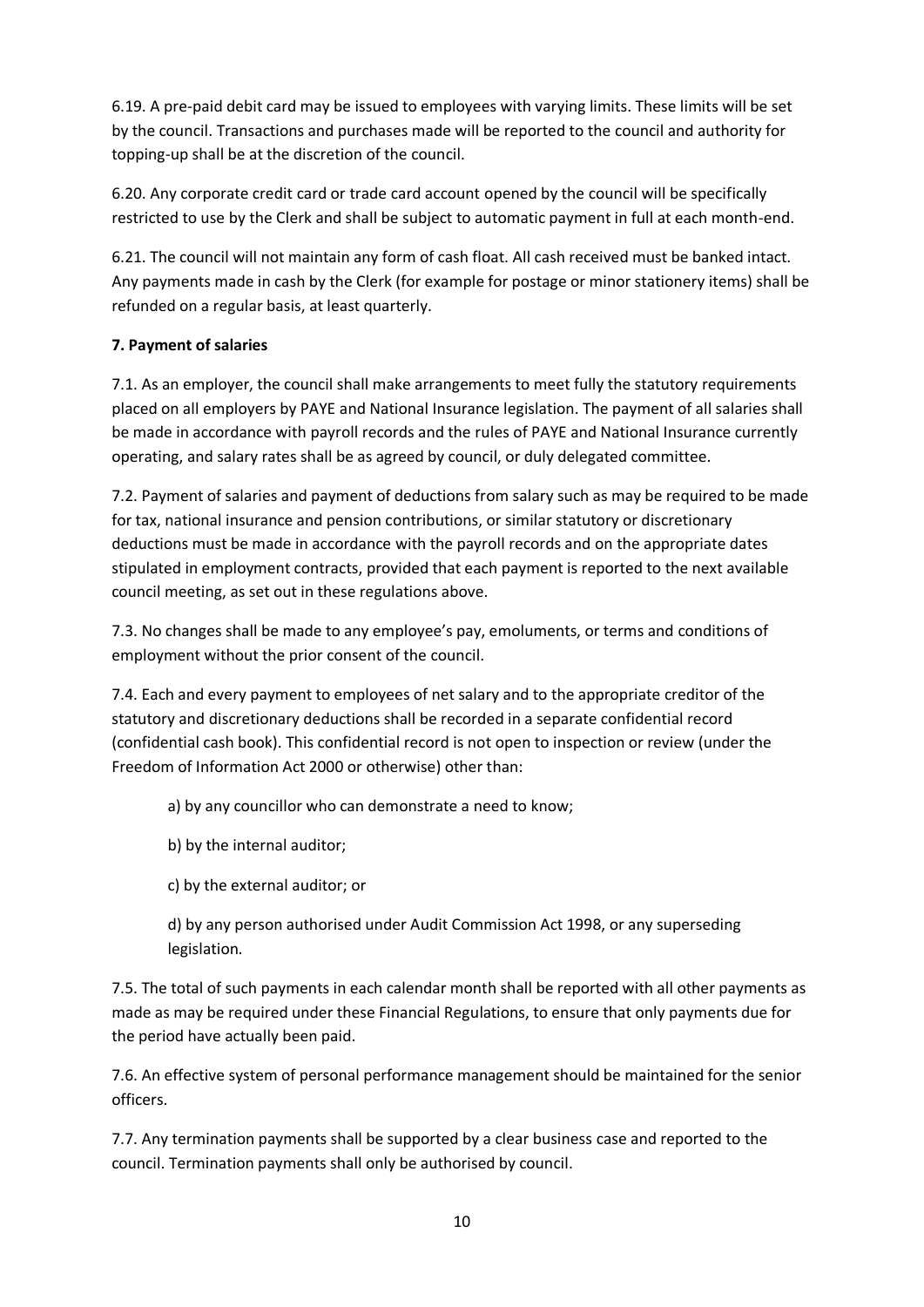7.8. Before employing interim staff, the council must consider a full business case.

#### **8. Loans and investments**

8.1. All borrowings shall be affected in the name of the council, after obtaining any necessary borrowing approval. Any application for borrowing approval shall be approved by Council as to terms and purpose. The application for borrowing approval, and subsequent arrangements for the loan shall only be approved by full council.

8.2. Any financial arrangement which does not require formal borrowing approval from the Secretary of State/Welsh Assembly Government (such as Hire Purchase or Leasing of tangible assets) shall be subject to approval by the full council. In each case a report in writing shall be provided to council in respect of value for money for the proposed transaction.

8.3. The council will arrange with the council's banks and investment providers for the sending of a copy of each statement of account to the Chairman of the council at the same time as one is issued to the Clerk or RFO.

8.4. All loans and investments shall be negotiated in the name of the council and shall be for a set period in accordance with council policy.

8.5. The council shall consider the need for an Investment Strategy and Policy which, if drawn up, shall be in accordance with relevant regulations, proper practices and guidance. Any Strategy and Policy shall be reviewed by the council at least annually.

8.6. All investments of money under the control of the council shall be in the name of the council.

8.7. All investment certificates and other documents relating thereto shall be retained in the custody of the RFO.

8.8. Payments in respect of short term or long-term investments, including transfers between bank accounts held in the same bank, or branch, shall be made in accordance with Regulation 5 (Authorisation of payments) and Regulation 6 (Instructions for payments).

#### **9. Income**

9.1. The collection of all sums due to the council shall be the responsibility of and under the supervision of the RFO.

9.2. Particulars of all charges to be made for work done, services rendered or goods supplied shall be agreed annually by the council, notified to the RFO and the RFO shall be responsible for the collection of all accounts due to the council.

9.3. The council will review all fees and charges at least annually, following a report of the Clerk.

9.4. Any sums found to be irrecoverable and any bad debts shall be reported to the council and shall be written off in the year.

9.5. All sums received on behalf of the council shall be banked intact as directed by the RFO. In all cases, all receipts shall be deposited with the council's bankers with such frequency as the RFO considers necessary.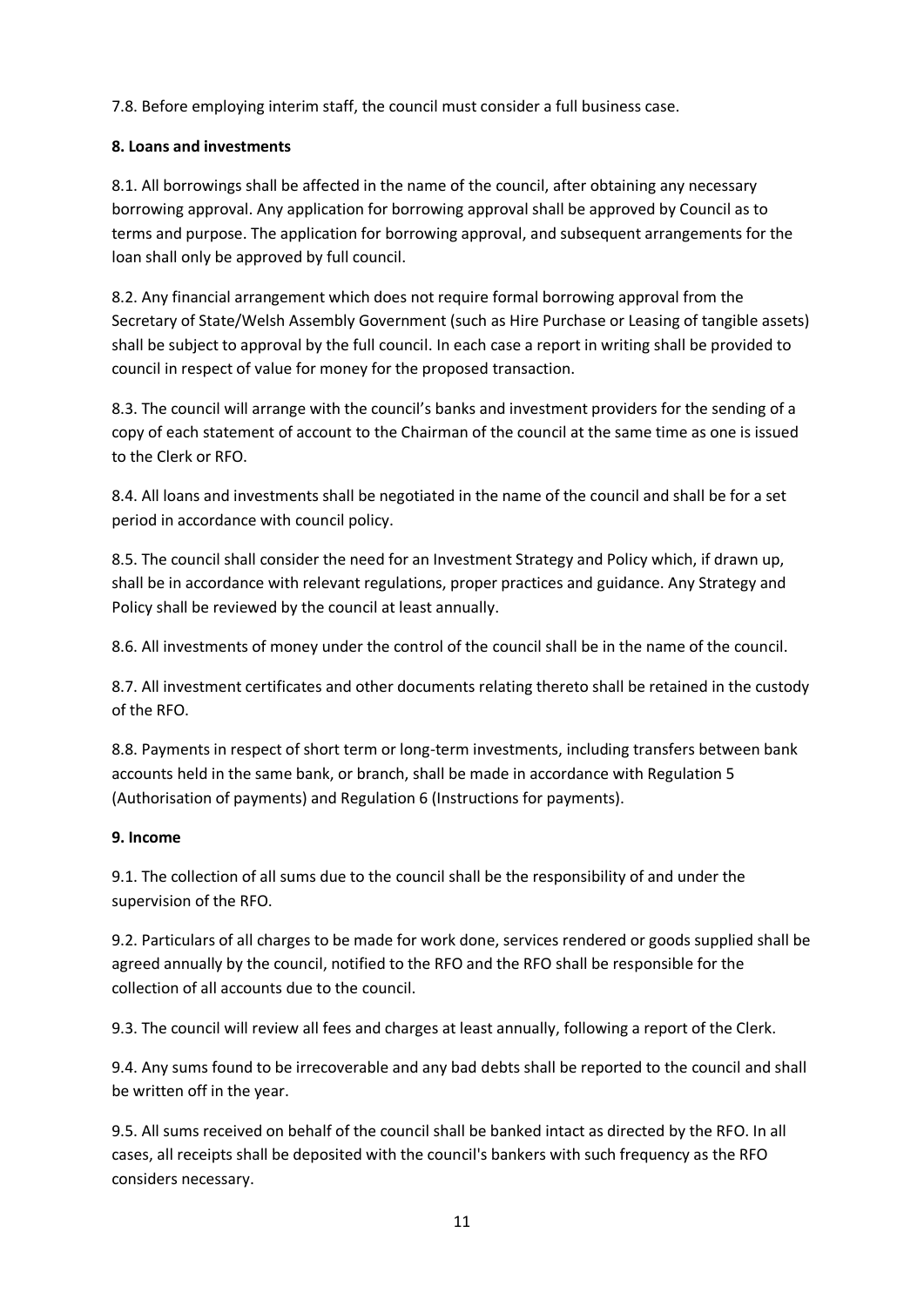9.6. The origin of each receipt shall be entered on the paying-in slip.

9.7. Personal cheques shall not be cashed out of money held on behalf of the council.

9.8. The RFO shall promptly complete any VAT Return that is required. Any repayment claim due in accordance with VAT Act 1994 section 33 shall be made at least annually coinciding with the financial year end.

9.9. Where any significant sums of cash are regularly received by the council, the RFO shall take such steps as are agreed by the council to ensure that more than one person is present when the cash is counted in the first instance, that there is a reconciliation to some form of control such as ticket issues, and that appropriate care is taken in the security and safety of individuals banking such cash.

#### **10. Orders for work, goods and services**

10.1. An official order or letter shall be issued for all work, goods and services unless a formal contract is to be prepared or an official order would be inappropriate. Copies of orders shall be retained.

10.2. Order books shall be controlled by the RFO.

10.3. All members and officers are responsible for obtaining value for money at all times. An officer issuing an official order shall ensure as far as reasonable and practicable that the best available terms are obtained in respect of each transaction, usually by obtaining three or more quotations or estimates from appropriate suppliers, subject to any de minimis provisions in Regulation 11.1 below.

10.4. A member may not issue an official order or make any contract on behalf of the council.

10.5. The RFO shall verify the lawful nature of any proposed purchase before the issue of any order, and in the case of new or infrequent purchases or payments, the RFO shall ensure that the statutory authority shall be reported to the meeting at which the order is approved so that the minutes can record the power being used.

#### **11. Contracts**

11.1. Procedures as to contracts are laid down as follows:

a) Every contract shall comply with these financial regulations, and no exceptions shall be made otherwise than in an emergency provided that this regulation need not apply to contracts which relate to items (i) to (vi) below:

i. for the supply of gas, electricity, water, sewerage and telephone services;

ii. for specialist services such as are provided by legal professionals acting in disputes;

iii. for work to be executed or goods or materials to be supplied which consist of repairs to or parts for existing machinery or equipment or plant;

iv. for work to be executed or goods or materials to be supplied which constitute an extension of an existing contract by the council;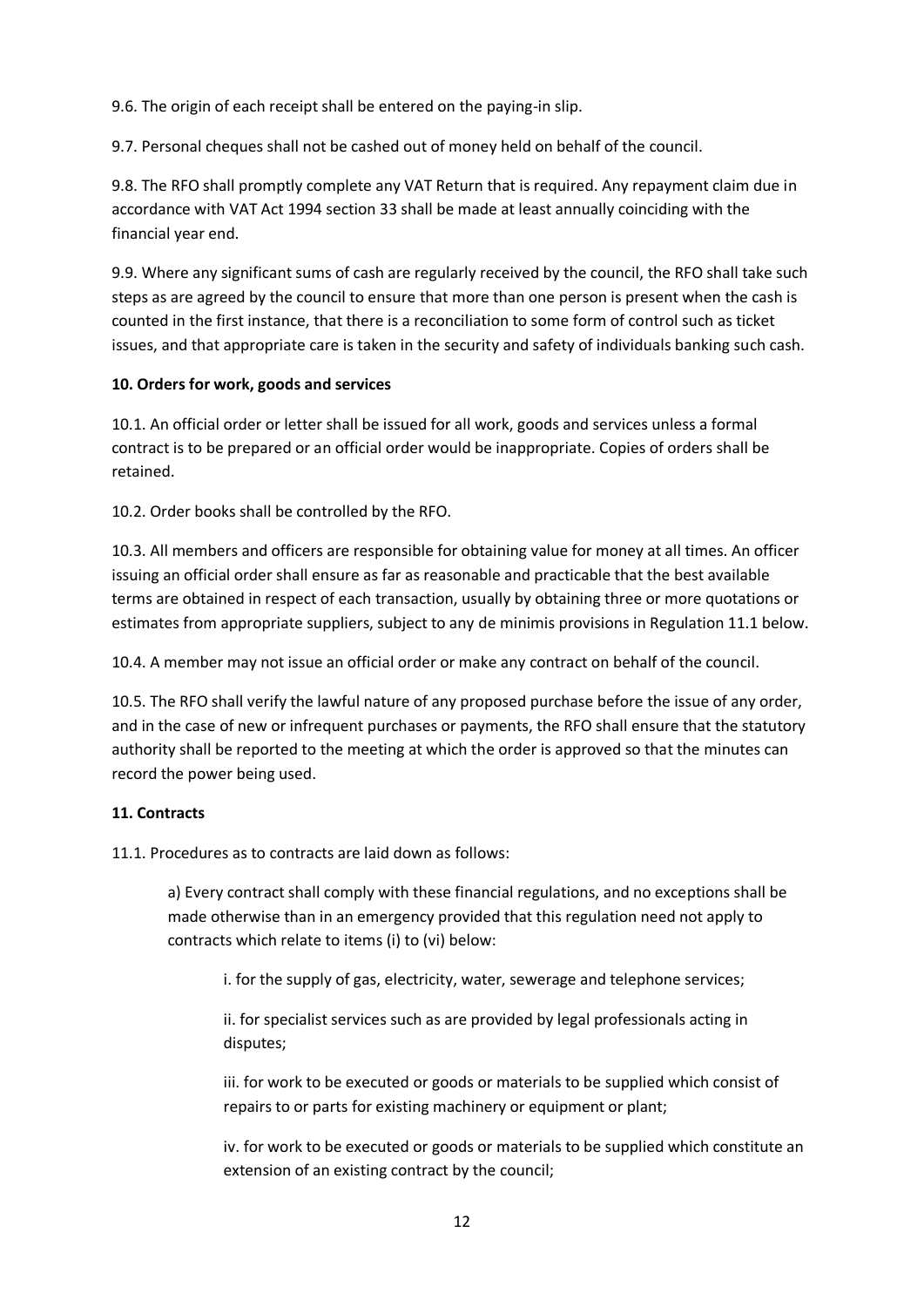v. for additional audit work of the external auditor up to an estimated value of £500 (in excess of this sum the Clerk and RFO shall act after consultation with the Chairman and Vice Chairman of council); and

vi. for goods or materials proposed to be purchased which are proprietary articles and / or are only sold at a fixed price.

b) Where the council intends to procure or award a public supply contract, public service contract or public works contract as defined by The Public Contracts Regulations 2015 ("the Regulations") which is valued at £25,000 or more, the council shall comply with the relevant requirements of the Regulations<sup>2</sup>.

c) The full requirements of The Regulations, as applicable, shall be followed in respect of the tendering and award of a public supply contract, public service contract or public works contract which exceed thresholds in The Regulations set by the Public Contracts Directive 2014/24/EU (which may change from time to time)<sup>3</sup>.

d) When applications are made to waive financial regulations relating to contracts to enable a price to be negotiated without competition the reason shall be embodied in a recommendation to the council.

e) Such invitation to tender shall state the general nature of the intended contract and the Clerk shall obtain the necessary technical assistance to prepare a specification in appropriate cases. The invitation shall in addition state that tenders must be addressed to the Clerk in the ordinary course of post. Each tendering firm shall be supplied with a specifically marked envelope in which the tender is to be sealed and remain sealed until the prescribed date for opening tenders for that contract.

f) All sealed tenders shall be opened at the same time on the prescribed date by the Clerk in the presence of at least one member of council.

g) Any invitation to tender issued under this regulation shall be subject to Standing Orders 18d, and shall refer to the terms of the Bribery Act 2010.

h) When it is to enter into a contract of less than £25,000 in value for the supply of goods or materials or for the execution of works or specialist services other than such goods, materials, works or specialist services as are excepted as set out in paragraph (a) the Clerk or RFO shall obtain 3 quotations (priced descriptions of the proposed supply); where the value is below £3,000 and above [£100] the Clerk or RFO shall strive to obtain 3 estimates. Otherwise, Regulation 10.3 above shall apply.

i) The council shall not be obliged to accept the lowest or any tender, quote or estimate.

<sup>&</sup>lt;sup>2</sup> The Regulations require councils to use the Contracts Finder website to advertise contract opportunities, set out the procedures to be followed in awarding new contracts and to publicise the award of new contracts

<sup>&</sup>lt;sup>3</sup> Thresholds currently applicable are:

a) For public supply and public service contracts 209,000 Euros (£181,302)

b) For public works contracts 5,225,000 Euros (£4,551,413)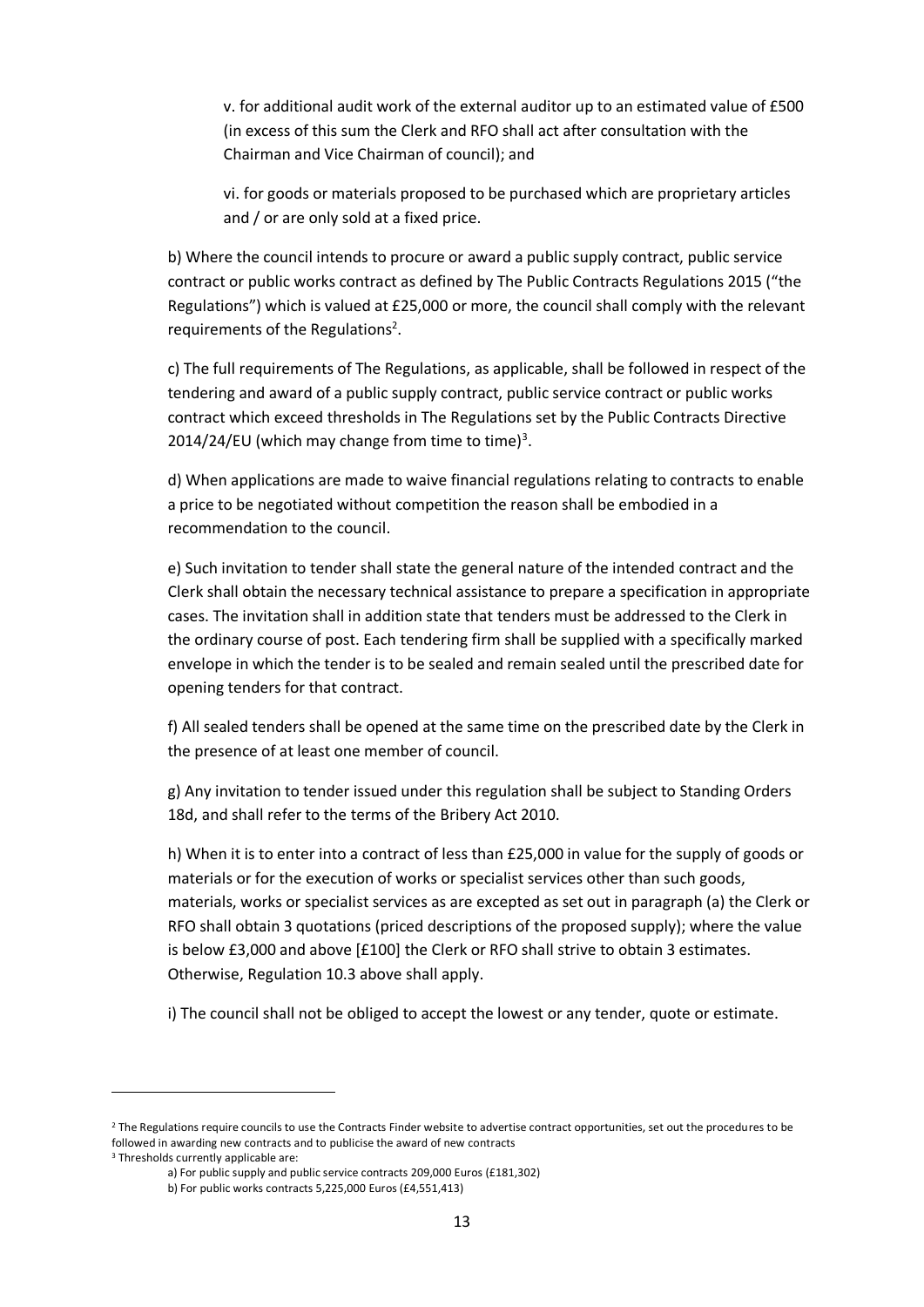j) Should it occur that the council, or duly delegated committee, does not accept any tender, quote or estimate, the work is not allocated and the council requires further pricing, provided that the specification does not change, no person shall be permitted to submit a later tender, estimate or quote who was present when the original decision-making process was being undertaken.

### **12. Payments under contracts for building or other construction works**

12.1. Payments on account of the contract sum shall be made within the time specified in the contract by the RFO upon authorised certificates of the architect or other consultants engaged to supervise the contract (subject to any percentage withholding as may be agreed in the particular contract).

12.2. Where contracts provide for payment by instalments the RFO shall maintain a record of all such payments. In any case where it is estimated that the total cost of work carried out under a contract, excluding agreed variations, will exceed the contract sum of 5% or more a report shall be submitted to the council.

12.3. Any variation to a contract or addition to or omission from a contract must be approved by the council and Clerk to the contractor in writing, the council being informed where the final cost is likely to exceed the financial provision.

#### **13. Stores and equipment**

13.1. The officer in charge of each section shall be responsible for the care and custody of stores and equipment in that section.

13.2. Delivery notes shall be obtained in respect of all goods received into store or otherwise delivered and goods must be checked as to order and quality at the time delivery is made.

13.3. Stocks shall be kept at the minimum levels consistent with operational requirements.

13.4. The RFO shall be responsible for periodic checks of stocks and stores at least annually.

## **14. Assets, properties and estates**

14.1. The Clerk shall make appropriate arrangements for the custody of all title deeds and Land Registry Certificates of properties held by the council. The RFO shall ensure a record is maintained of all properties held by the council, recording the location, extent, plan, reference, purchase details, nature of the interest, tenancies granted, rents payable and purpose for which held in accordance with Accounts and Audit Regulations.

14.2. No tangible moveable property shall be purchased or otherwise acquired, sold, leased or otherwise disposed of, without the authority of the council, together with any other consents required by law, save where the estimated value of any one item of tangible movable property does not exceed £250.

14.3. No real property (interests in land) shall be sold, leased or otherwise disposed of without the authority of the council, together with any other consents required by law. In each case a report in writing shall be provided to council in respect of valuation and surveyed condition of the property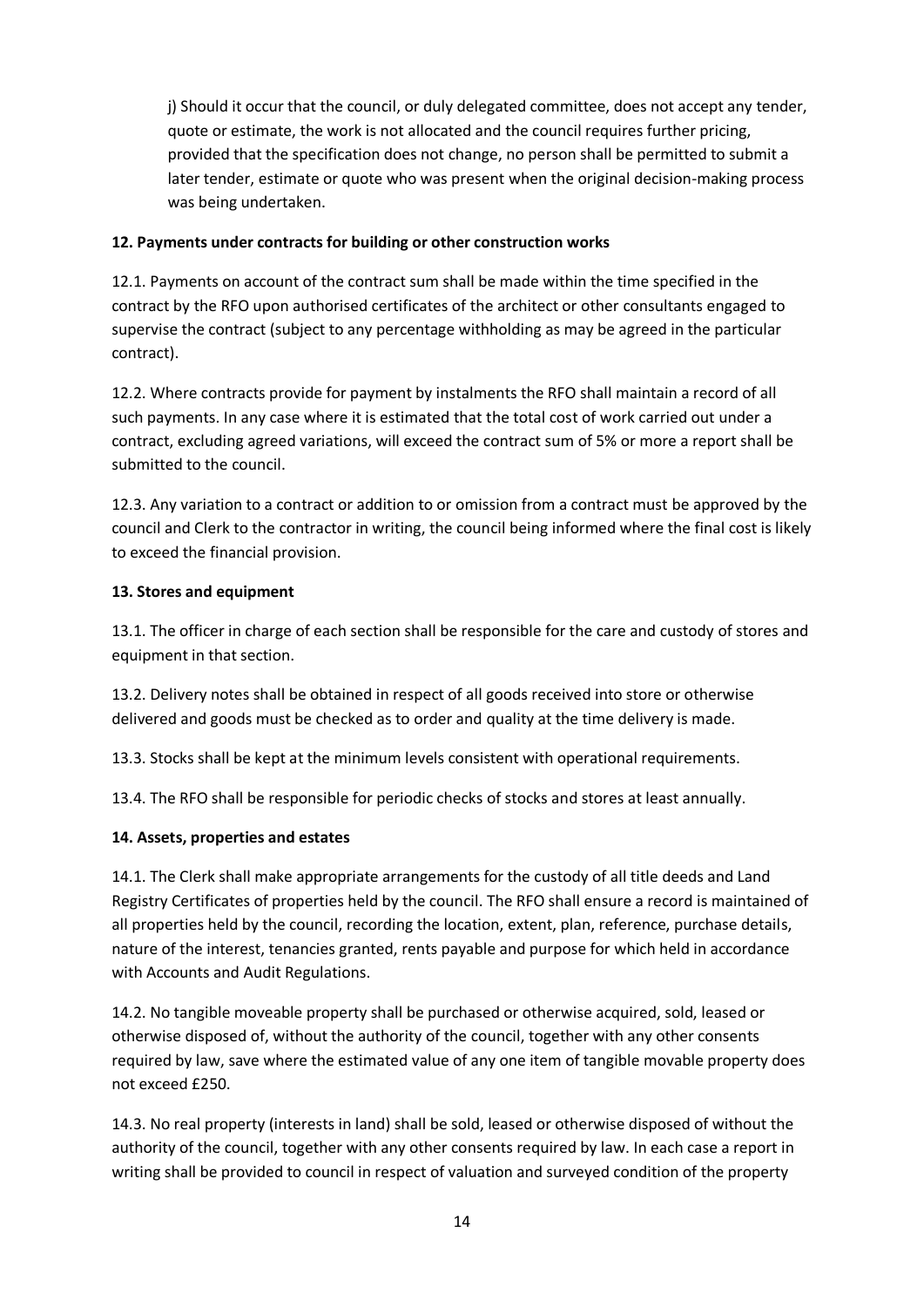(including matters such as planning permissions and covenants) together with a proper business case (including an adequate level of consultation with the electorate).

14.4. No real property (interests in land) shall be purchased or acquired without the authority of the full council. In each case a report in writing shall be provided to council in respect of valuation and surveyed condition of the property (including matters such as planning permissions and covenants) together with a proper business case (including an adequate level of consultation with the electorate).

14.5. Subject only to the limit set in Regulation 14.2 above, no tangible moveable property shall be purchased or acquired without the authority of the full council. In each case a report in writing shall be provided to council with a full business case.

14.6. The RFO shall ensure that an appropriate and accurate Register of Assets and Investments is kept up to date. The continued existence of tangible assets shown in the Register shall be verified at least annually, possibly in conjunction with a health and safety inspection of assets.

#### **15. Insurance**

15.1. Following the annual risk assessment (per Regulation 17), the RFO shall effect all insurances and negotiate all claims on the council's insurers.

15.2. The Clerk shall give prompt notification to the RFO of all new risks, properties or vehicles which require to be insured and of any alterations affecting existing insurances.

15.3. The RFO shall keep a record of all insurances effected by the council and the property and risks covered thereby and annually review it.

15.4. The RFO shall be notified of any loss liability or damage or of any event likely to lead to a claim, and shall report these to council at the next available meeting.

15.5. All appropriate members and employees of the council shall be included in a suitable form of security or fidelity guarantee insurance which shall cover the maximum risk exposure as determined annually by the council, or duly delegated committee.

#### **16. Risk management**

16.1. The council is responsible for putting in place arrangements for the management of risk. The Clerk shall prepare, for approval by the council, risk management policy statements in respect of all activities of the council. Risk policy statements and consequential risk management arrangements shall be reviewed by the council at least annually.

16.2. When considering any new activity, the Clerk [with the RFO] shall prepare a draft risk assessment including risk management proposals for consideration and adoption by the council.

## **17. Suspension and revision of Financial Regulations**

17.1. It shall be the duty of the council to review the Financial Regulations of the council from time to time. The Clerk shall make arrangements to monitor changes in legislation or proper practices and